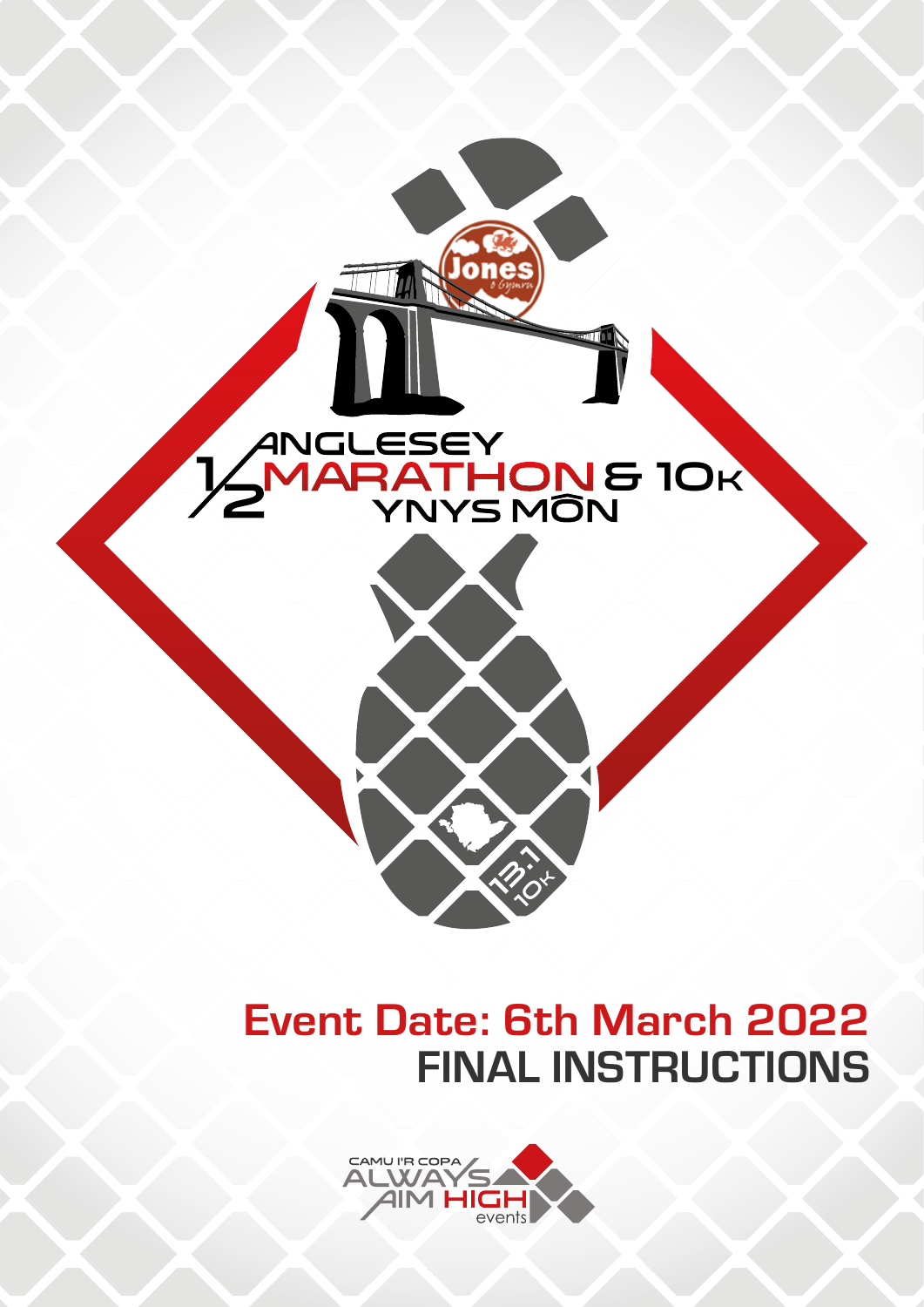





<del>Alamininon anno 1999</del>



08:00 - 08:40: Half Marathon Number Collection 08:40 - 09:20: 10km & Dragons Dash Number Collection 08:45: Half Marathon compulsory race briefing at the race start 09.00: Half Marathon race start

09:05: Dragons Dash compulsory race briefing at the race start

09.20: Dragons Dash race start

PRIZE GIVING - Timings are approximate, please be aware that they may be delayed on the day.

09:25: 10k compulsory race briefing at the race start

09.40: 10k race start

Number Collection is located in the Antelope Inn car park close to the race start where you can also find the Information Desk.

Races start is on the Menai Suspension Bridge: [LL57 2HZ](https://www.google.com/maps/place/Menai+Suspension+Bridge,+Bangor+LL57+2HZ/@53.2190587,-4.1631142,18z/data=!3m1!4b1!4m13!1m7!3m6!1s0x4865a9f970d5df8b:0xd3da85f608628d1e!2sHigh+St,+Menai+Bridge+LL59+5EF!3b1!8m2!3d53.2272179!4d-4.1621854!3m4!1s0x4865a9e51ae5d2a1:0xe1f0c09ec7438aa9!8m2!3d53.2190669!4d-4.1620735)

10.15: Dragons Dash 12.00: Half Marathon & 10k

Award ceremonies will take place at the finish area: [LL59 5EF](https://www.google.com/maps/place/Waun+Car+Park/@53.2274396,-4.1636808,17.93z/data=!4m13!1m7!3m6!1s0x4865a9f970d5df8b:0xd3da85f608628d1e!2sHigh+St,+Menai+Bridge+LL59+5EF!3b1!8m2!3d53.2272179!4d-4.1621854!3m4!1s0x4865a9f9a0376c17:0x2be1b40cb07d4fbd!8m2!3d53.2277487!4d-4.1629259)

#### Bag Drop - 08.15 - 09:15

Located in a vehicle just before the start, the bag drop will be relocated to the finish line for 10:00. Please label your bag clearly with your number on a prominent part of your bag. Tags will be available but it speeds everything up if you do this before you arrive.





#### Event day Timings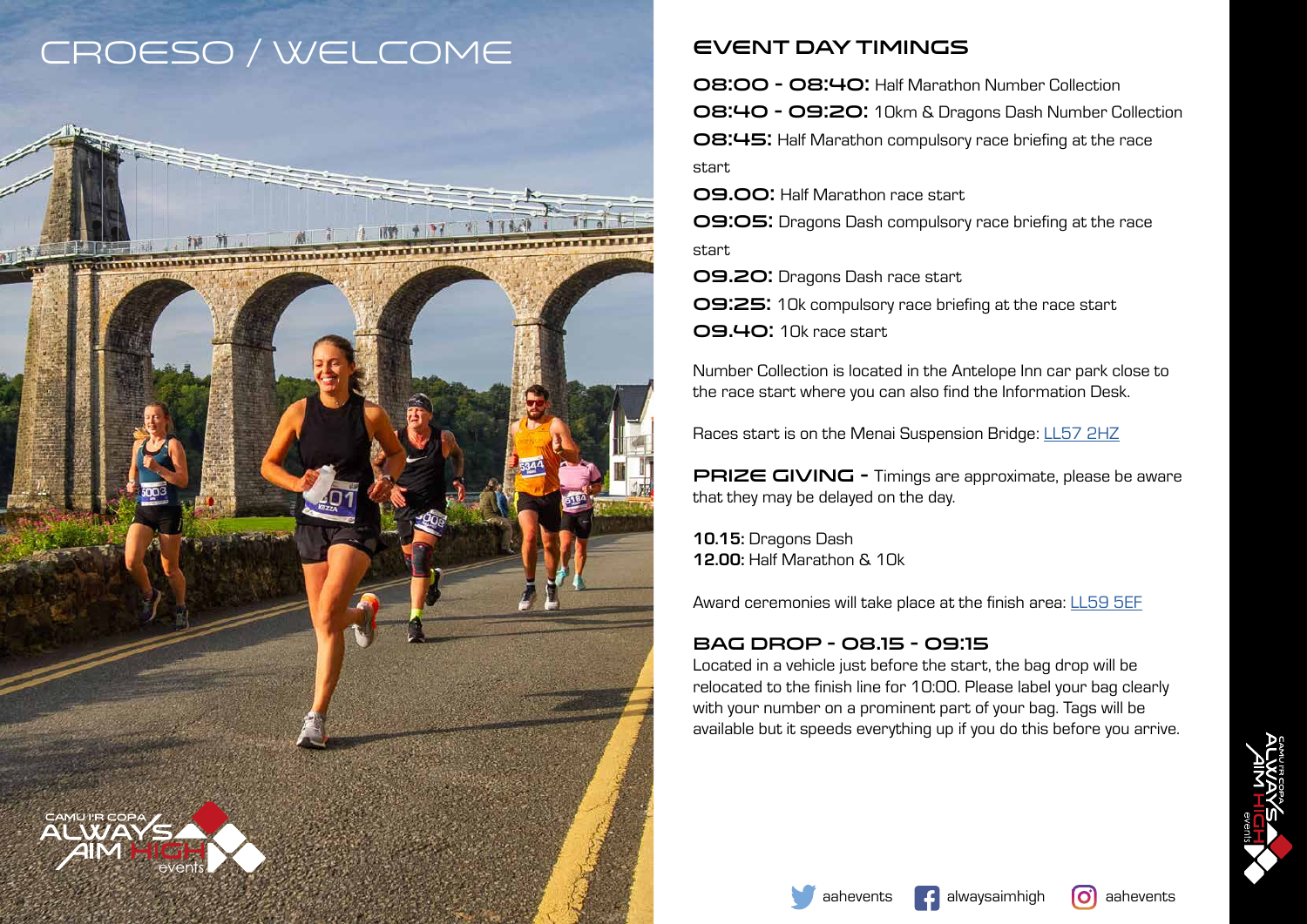#### Event Village & Finish Line

- Live race commentary
- Food vendors
- Trade stands

#### Location: [LL59 5EF](https://www.google.com/maps/place/Waun+Car+Park/@53.2274396,-4.1636808,17.93z/data=!4m13!1m7!3m6!1s0x4865a9f970d5df8b:0xd3da85f608628d1e!2sHigh+St,+Menai+Bridge+LL59+5EF!3b1!8m2!3d53.2272179!4d-4.1621854!3m4!1s0x4865a9f9a0376c17:0x2be1b40cb07d4fbd!8m2!3d53.2277487!4d-4.1629259)

#### Important Safety Information

The road between Menai Bridge and Gallows Point will be closed to traffic from 08.00 until 13.00.

For the Half Marathon, the section from Mile 4 to Mile 10 is on open roads. You MUST run on the side of the road as instructed by event signage or a marshal.

Be extra vigilant of vehicles! All roads are open to emergency service vehicles.

The use of bone conduction headphones is permitted. Any other headphones are strictly not allowed.

#### Cut off

Runners arriving at Gallows Point (approx. 10 miles) after 11.15am will not be permitted to continue in the race. A vehicle will be available to take you back to the event village.

#### Route Signage

Please follow the Highway Code unless directed by dedicated race signage.

#### Race Timing

You must wear your race number which you will have either received in the post or be collecting from our number collection.

#### Remember your number. NO Number, NO RACE!

Should you forget your number a limited number of spares will be available on a first come first served basis at the information desk for the price of £5. Please wear your number prominently on the front of the torso - ensure it is not covered by clothing.







#### Live Tracker

The 2022 Jones O Gymru Anglesey Half Marathon and 10k is featuring the latest in real-time race tracking by TDL Event Services. Get your friends and family to track you by going to [rtrt.](https://rtrt.me/ahm22) [me/ahm22](https://rtrt.me/ahm22)

Race results will be live online at tdleventservices.co.uk

#### HIGH5 Re-fuelling Stations

These stations will be available at approximately 3, 6, 9 and 11 miles serving HIGH5 Zero, Water and High5 Energy Gels. Where possible please carry your own bottle to help us reduce waste. HIGH5 have partnered with TerraCycle® to provide gel wrapper recycling. Please use the dedicated bins, at refuelling stations and the finish line, to recycle *any* brand of gel wrappers.

#### **TOILETS**

There will be portaloos and urinals at the race start and finish. Public toilets and portaloos are also available in Beaumaris and Gallows Point.

#### Always Aim High Store

Along with supplying all your running needs this is where you pick up your pre-paid hoodies and Kids T-shirts. Adult finishers T-shirts will be handed out on the finish line.

### General Information